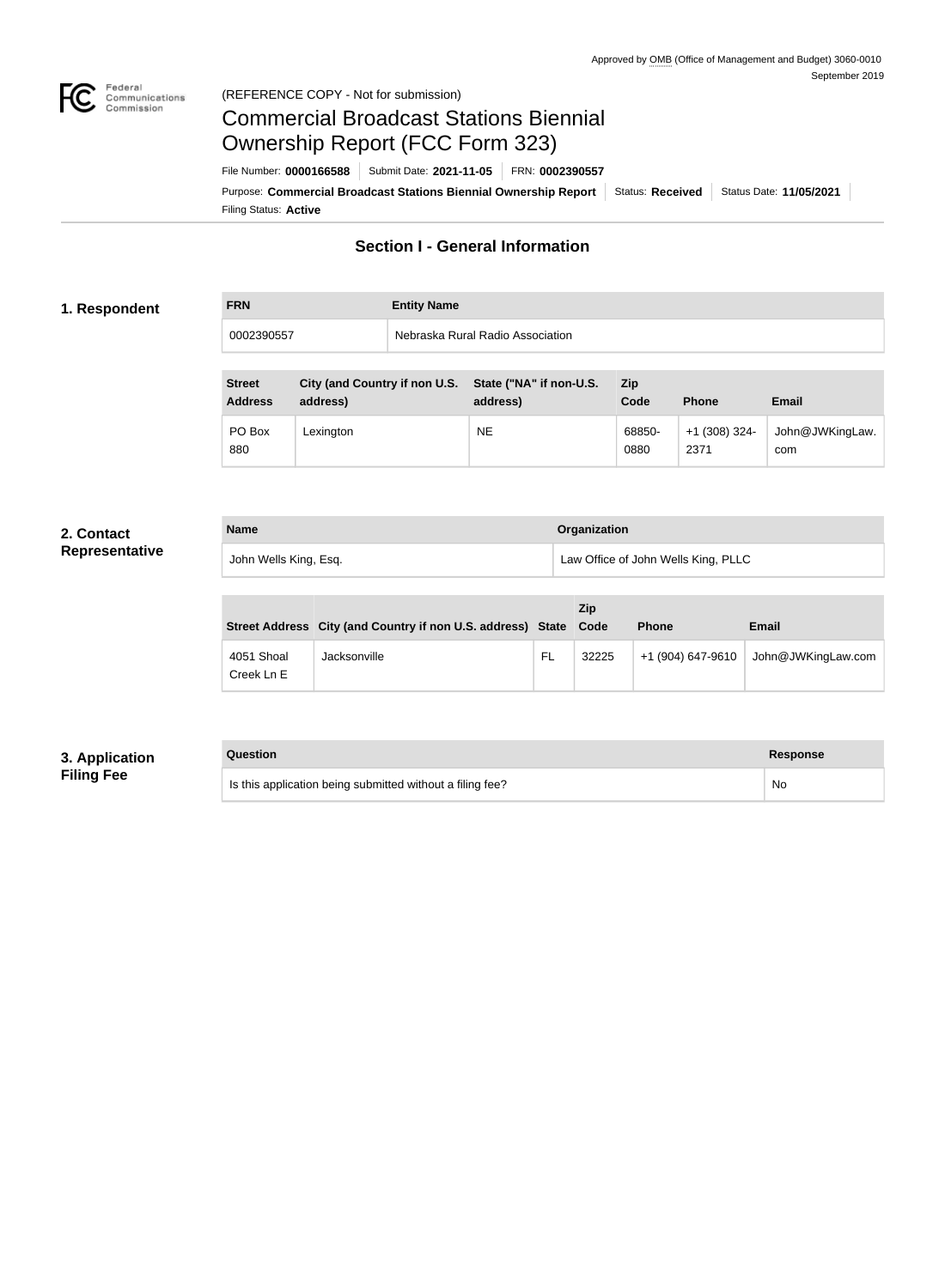| <b>Application Type</b> | <b>Form Number</b> | <b>Fee Code</b> | Quantity | <b>Fee Amount</b> | <b>Subtotal</b> |
|-------------------------|--------------------|-----------------|----------|-------------------|-----------------|
| Biennial                | Form 323           | <b>MAR</b>      | 14       | 85                | \$1,190.00      |
|                         |                    |                 |          | Total             | \$1,190.00      |

## **4. Nature of Respondent**

|  | (a) Provide the following information about the Respondent: |                            |  |  |
|--|-------------------------------------------------------------|----------------------------|--|--|
|  | <b>Relationship to stations/permits</b>                     | Licensee                   |  |  |
|  | <b>Nature of Respondent</b>                                 | Not-for-profit corporation |  |  |

**(b) Provide the following information about this report:**

| <b>Purpose</b> | Biennial                                                                                                                                                                               |
|----------------|----------------------------------------------------------------------------------------------------------------------------------------------------------------------------------------|
| "As of" date   | 10/01/2021                                                                                                                                                                             |
|                | When filing a biennial ownership report or validating<br>and resubmitting a prior biennial ownership report, this<br>date must be Oct. 1 of the year in which this report is<br>filed. |

# **5. Licensee(s) and Station(s)**

r

### **Respondent is filing this report to cover the following Licensee(s) and station(s):**

| <b>Licensee/Permittee Name</b>   | <b>FRN</b> |
|----------------------------------|------------|
| Nebraska Rural Radio Association | 0002390557 |

| Fac. ID No. | <b>Call Sign</b> | <b>City</b>        | <b>State</b> | <b>Service</b> |
|-------------|------------------|--------------------|--------------|----------------|
| 9932        | <b>KAWL</b>      | <b>YORK</b>        | NE           | AM             |
| 9935        | <b>KTMX</b>      | <b>YORK</b>        | <b>NE</b>    | <b>FM</b>      |
| 11057       | K261BT           | <b>LEXINGTON</b>   | <b>NE</b>    | <b>FX</b>      |
| 25878       | K269DO           | <b>SCOTTSBLUFF</b> | <b>NE</b>    | <b>FX</b>      |
| 27178       | <b>KUVR</b>      | <b>HOLDREGE</b>    | <b>NE</b>    | AM             |
| 33880       | <b>KTIC</b>      | <b>WEST POINT</b>  | <b>NE</b>    | AM             |
| 33881       | KTIC-FM          | <b>WEST POINT</b>  | <b>NE</b>    | <b>FM</b>      |
| 48001       | <b>KRVN-FM</b>   | <b>LEXINGTON</b>   | <b>NE</b>    | <b>FM</b>      |
| 48002       | <b>KRVN</b>      | <b>LEXINGTON</b>   | <b>NE</b>    | AM             |
| 51462       | KNEB-FM          | <b>SCOTTSBLUFF</b> | <b>NE</b>    | <b>FM</b>      |
| 51463       | <b>KNEB</b>      | <b>SCOTTSBLUFF</b> | <b>NE</b>    | AM             |
| 67472       | <b>KOLT</b>      | <b>TERRYTOWN</b>   | <b>NE</b>    | AM             |
| 67473       | <b>KMOR</b>      | <b>GERING</b>      | <b>NE</b>    | <b>FM</b>      |
| 69845       | KAMI             | COZAD              | <b>NE</b>    | AM             |
| 81766       | KOZY-FM          | <b>BRIDGEPORT</b>  | <b>NE</b>    | <b>FM</b>      |
| 139456      | <b>K245CK</b>    | <b>HOLDREGE</b>    | <b>NE</b>    | <b>FX</b>      |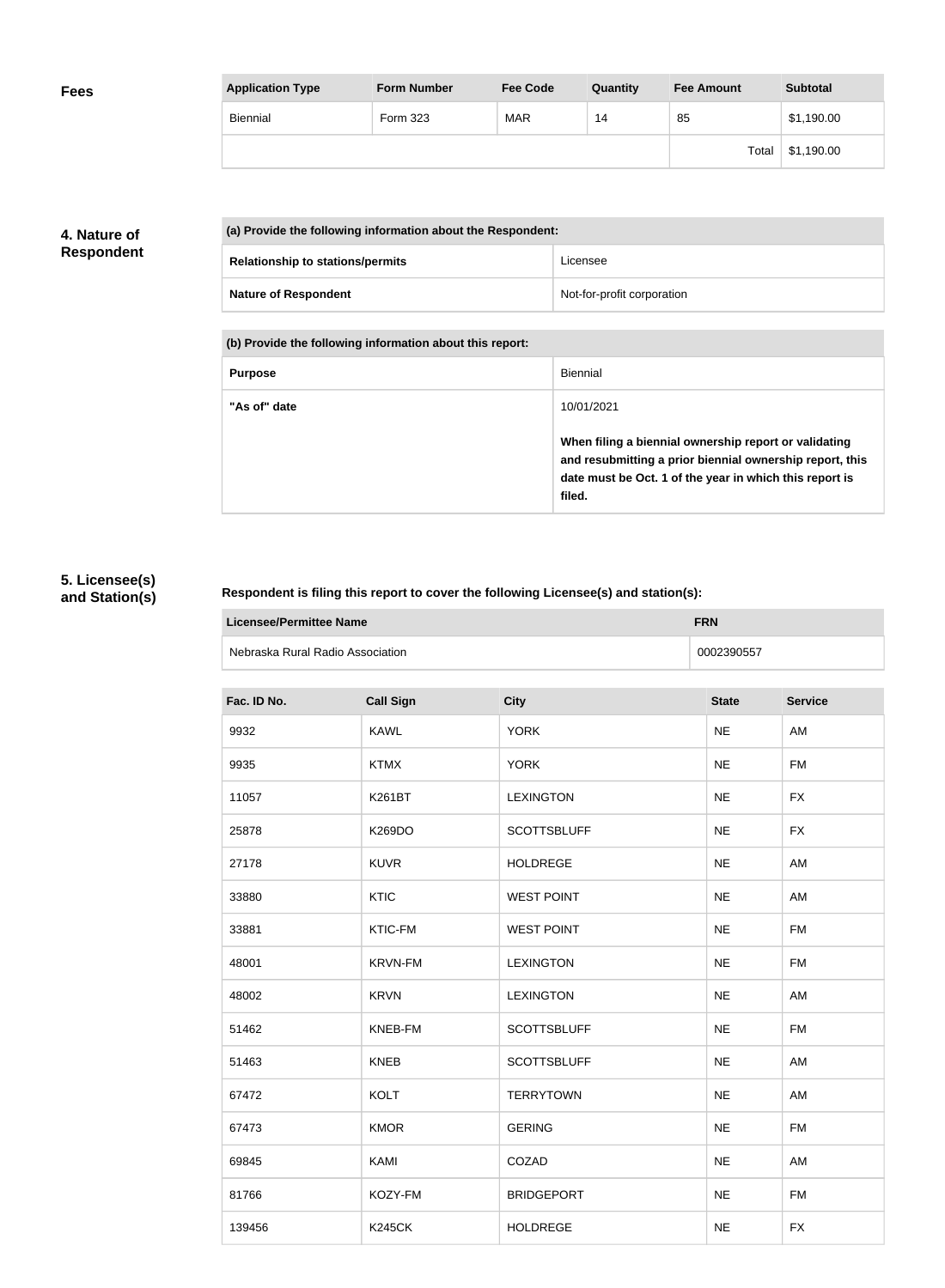| 142007 | <b>K262CU</b> | <b>SCOTTSBLUFF</b>  | <b>NE</b> | <b>FX</b> |
|--------|---------------|---------------------|-----------|-----------|
| 142186 | <b>K278CI</b> | <b>YORK</b>         | <b>NE</b> | <b>FX</b> |
| 142187 | <b>K295BI</b> | <b>KEARNEY</b>      | <b>NE</b> | <b>FX</b> |
| 153332 | <b>K252EG</b> | <b>WEST POINT</b>   | <b>NE</b> | <b>FX</b> |
| 153341 | <b>K240FD</b> | <b>ULYSSES</b>      | <b>NE</b> | <b>FX</b> |
| 164136 | <b>KHYY</b>   | <b>MINATARE</b>     | <b>NE</b> | FM        |
| 200028 | <b>K224FL</b> | COZAD               | <b>NE</b> | <b>FX</b> |
| 200085 | <b>K254CX</b> | <b>NORFOLK</b>      | <b>NE</b> | <b>FX</b> |
| 202055 | <b>K253CS</b> | <b>GRAND ISLAND</b> | <b>NE</b> | <b>FX</b> |

#### **Section II – Biennial Ownership Information**

**1. 47 C.F.R. Section 73.3613 and Other Documents**

Licensee Respondents that hold authorizations for one or more full power television, AM, and/or FM stations should list all contracts and other instruments set forth in 47 C.F.R. Section 73.3613(a) through (c) for the facility or facilities listed on this report. In addition, attributable Local Marketing Agreements (LMAs) and attributable Joint Sales Agreements (JSAs) must be disclosed by the licensee of the brokering station on its ownership report. If the agreement is an attributable LMA, an attributable JSA, or a network affiliation agreement, check the appropriate box. Otherwise, select "Other." Non-Licensee Respondents, as well as Licensee Respondents that only hold authorizations for Class A television and/or low power television stations, should select "Not Applicable" in response to this question.

| Document Information                            |                                                          |  |
|-------------------------------------------------|----------------------------------------------------------|--|
| Description of contract or instrument           | Articles of Incorporation                                |  |
| Parties to contract or instrument               | State of Nebraska                                        |  |
| Date of execution                               | 06/1948                                                  |  |
| Date of expiration                              | No expiration date                                       |  |
| <b>Agreement type</b><br>(check all that apply) | Other<br><b>Agreement Type: Organizational documents</b> |  |

| <b>Document Information</b>                     |                                                         |
|-------------------------------------------------|---------------------------------------------------------|
| Description of contract or instrument           | By-Laws                                                 |
| Parties to contract or instrument               | Nebraska Rural Radio Assn                               |
| Date of execution                               | 06/1948                                                 |
| Date of expiration                              | No expiration date                                      |
| <b>Agreement type</b><br>(check all that apply) | Other<br><b>Agreement Type: Organizational document</b> |

#### **2. Ownership Interests**

**(a)** Ownership Interests. This Question requires Respondents to enter detailed information about ownership interests by generating a series of subforms. Answer each question on each subform. The first subform listing should be for the Respondent itself. If the Respondent is not a natural person, also list each of the officers, directors, stockholders, non-insulated partners, non-insulated members, and any other persons or entities with a direct attributable interest in the Respondent pursuant to the standards set forth in 47 C.F.R. Section 73.3555. (A "direct" interest is one that is not held through any intervening companies or entities.) List each interest holder with a direct attributable interest in the Respondent separately.

Leave the percentage of total assets (Equity Debt Plus) field blank for an interest holder unless that interest holder has an attributable interest in the Respondent solely on the basis of the Commission's Equity Debt Plus attribution standard, 47 C.F.R. Section 73.3555, Note 2(i).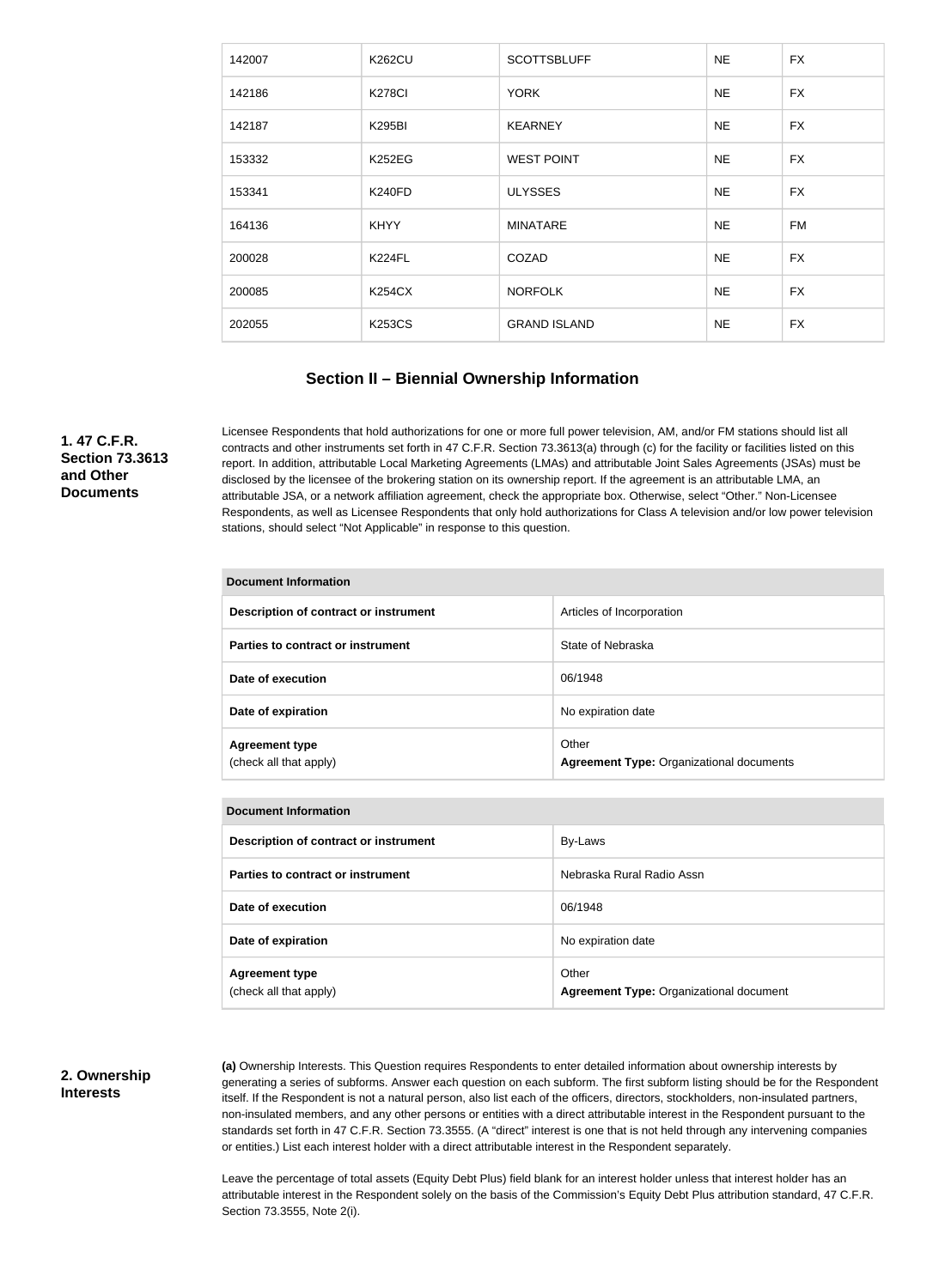In the case of vertical or indirect ownership structures, list only those interests in the Respondent that also represent an attributable interest in the Licensee(s) for which the report is being submitted.

Entities that are part of an organizational structure that includes holding companies or other forms of indirect ownership must file separate ownership reports. In such a structure do not report, or file a separate report for, any interest holder that does not have an attributable interest in the Licensee(s) for which the report is being submitted.

Please see the Instructions for further detail concerning interests that must be reported in response to this question.

The Respondent must provide an FCC Registration Number for each interest holder reported in response to this question. Please see the Instructions for detailed information and guidance concerning this requirement.

| <b>FRN</b>                                              | 0002390557                                                                           |                      |                            |
|---------------------------------------------------------|--------------------------------------------------------------------------------------|----------------------|----------------------------|
| <b>Entity Name</b>                                      | Nebraska Rural Radio Association                                                     |                      |                            |
| <b>Address</b>                                          | PO Box                                                                               | 880                  |                            |
|                                                         | <b>Street 1</b>                                                                      |                      |                            |
|                                                         | <b>Street 2</b>                                                                      |                      |                            |
|                                                         | <b>City</b>                                                                          | Lexington            |                            |
|                                                         | State ("NA" if non-U.S.<br>address)                                                  | <b>NE</b>            |                            |
|                                                         | <b>Zip/Postal Code</b>                                                               | 68850-0880           |                            |
|                                                         | Country (if non-U.S.<br>address)                                                     | <b>United States</b> |                            |
| <b>Listing Type</b>                                     | Respondent                                                                           |                      |                            |
| <b>Positional Interests</b><br>(check all that apply)   | Respondent                                                                           |                      |                            |
| <b>Tribal Nation or Tribal</b><br><b>Entity</b>         | Interest holder is not a Tribal nation or Tribal entity                              |                      |                            |
| <b>Interest Percentages</b><br>(enter percentage values | Voting                                                                               | 0.0%                 | <b>Jointly Held?</b><br>No |
| from 0.0 to 100.0)                                      | <b>Equity</b>                                                                        | 0.0%                 |                            |
|                                                         | <b>Total assets (Equity Debt</b><br>Plus)                                            | 0.0%                 |                            |
| that do not appear on this report?                      | Does interest holder have an attributable interest in one or more broadcast stations |                      | No                         |

| <b>Ownership Information</b> |                                     |                    |
|------------------------------|-------------------------------------|--------------------|
| <b>FRN</b>                   | 0024260721                          |                    |
| <b>Name</b>                  | Dennis Fujan                        |                    |
| <b>Address</b>               | PO Box                              |                    |
|                              | <b>Street 1</b>                     | 3060 County Road O |
|                              | <b>Street 2</b>                     |                    |
|                              | <b>City</b>                         | Prague             |
|                              | State ("NA" if non-U.S.<br>address) | <b>NE</b>          |
|                              |                                     |                    |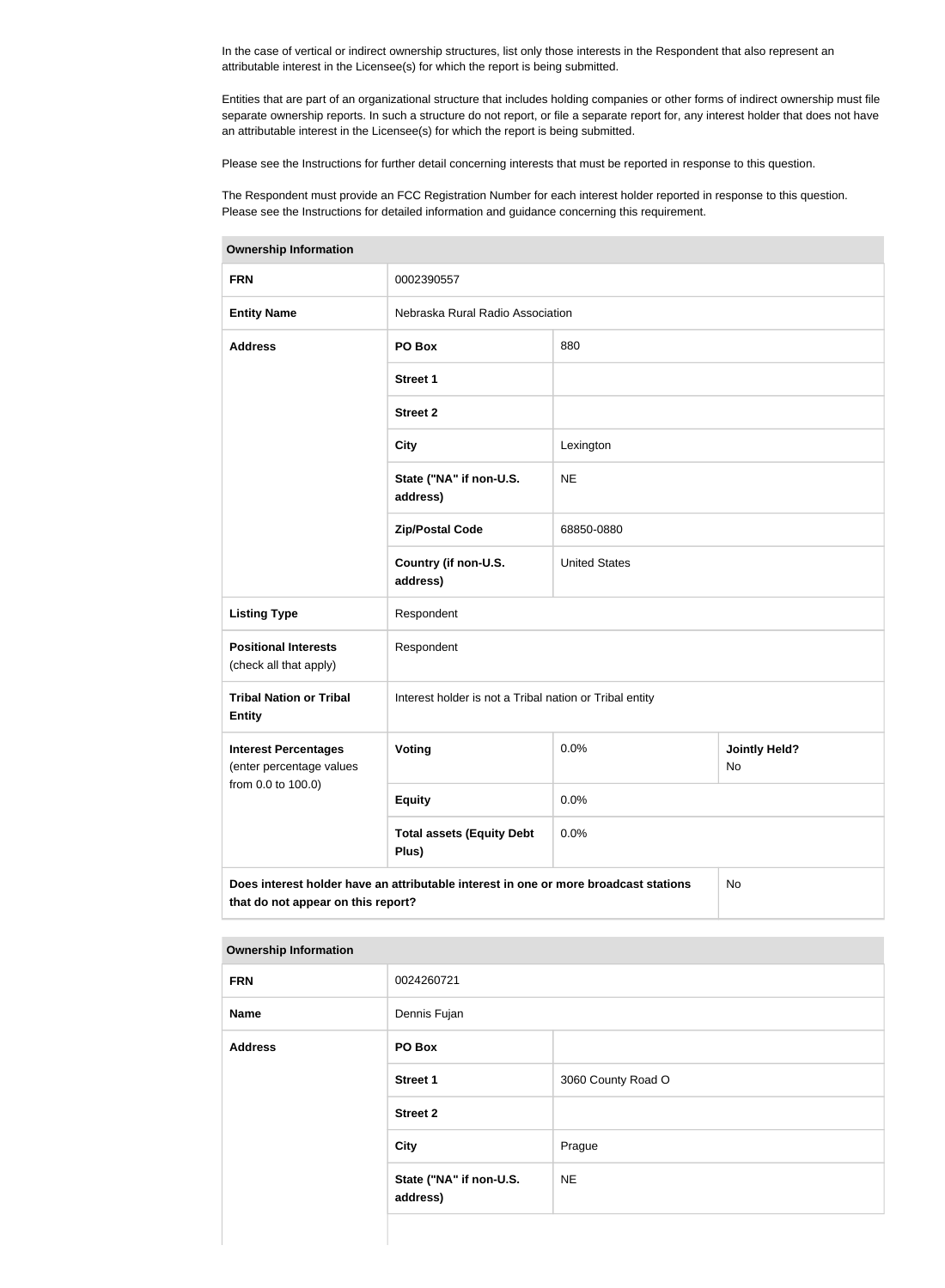|                                                                                   | <b>Zip/Postal Code</b>                                                               | 68050                  |                            |  |
|-----------------------------------------------------------------------------------|--------------------------------------------------------------------------------------|------------------------|----------------------------|--|
|                                                                                   | Country (if non-U.S.<br>address)                                                     | <b>United States</b>   |                            |  |
| <b>Listing Type</b>                                                               | <b>Other Interest Holder</b>                                                         |                        |                            |  |
| <b>Positional Interests</b><br>(check all that apply)                             | <b>Director</b>                                                                      |                        |                            |  |
| Citizenship, Gender,<br><b>Ethnicity, and Race</b><br><b>Information (Natural</b> | <b>Citizenship</b>                                                                   | <b>US</b>              |                            |  |
|                                                                                   | Gender                                                                               | Male                   |                            |  |
| Persons Only)                                                                     | <b>Ethnicity</b>                                                                     | Not Hispanic or Latino |                            |  |
|                                                                                   | White<br>Race                                                                        |                        |                            |  |
| <b>Interest Percentages</b><br>(enter percentage values                           | Voting                                                                               | 11.0%                  | <b>Jointly Held?</b><br>No |  |
| from 0.0 to 100.0)                                                                | <b>Equity</b>                                                                        | 0.0%                   |                            |  |
|                                                                                   | <b>Total assets (Equity Debt</b><br>Plus)                                            | 0.0%                   |                            |  |
| that do not appear on this report?                                                | Does interest holder have an attributable interest in one or more broadcast stations |                        | <b>No</b>                  |  |

| owneromp moninanom                                        |                                     |                        |                            |
|-----------------------------------------------------------|-------------------------------------|------------------------|----------------------------|
| <b>FRN</b>                                                | 0024260747                          |                        |                            |
| <b>Name</b>                                               | <b>Ben Steffen</b>                  |                        |                            |
| <b>Address</b>                                            | PO Box                              |                        |                            |
|                                                           | <b>Street 1</b>                     | 71263 637th Ave        |                            |
|                                                           | <b>Street 2</b>                     |                        |                            |
|                                                           | <b>City</b>                         | Humboldt               |                            |
|                                                           | State ("NA" if non-U.S.<br>address) | <b>NE</b>              |                            |
|                                                           | <b>Zip/Postal Code</b>              | 68376                  |                            |
|                                                           | Country (if non-U.S.<br>address)    | <b>United States</b>   |                            |
| <b>Listing Type</b>                                       | Other Interest Holder               |                        |                            |
| <b>Positional Interests</b><br>(check all that apply)     | Officer, Director                   |                        |                            |
| Citizenship, Gender,                                      | Citizenship                         | <b>US</b>              |                            |
| <b>Ethnicity, and Race</b><br><b>Information (Natural</b> | Gender                              | Male                   |                            |
| <b>Persons Only)</b>                                      | <b>Ethnicity</b>                    | Not Hispanic or Latino |                            |
|                                                           | Race                                | White                  |                            |
| <b>Interest Percentages</b><br>(enter percentage values   | <b>Voting</b>                       | 11.0%                  | <b>Jointly Held?</b><br>No |
| from 0.0 to 100.0)                                        | <b>Equity</b>                       | 0.0%                   |                            |
|                                                           |                                     |                        |                            |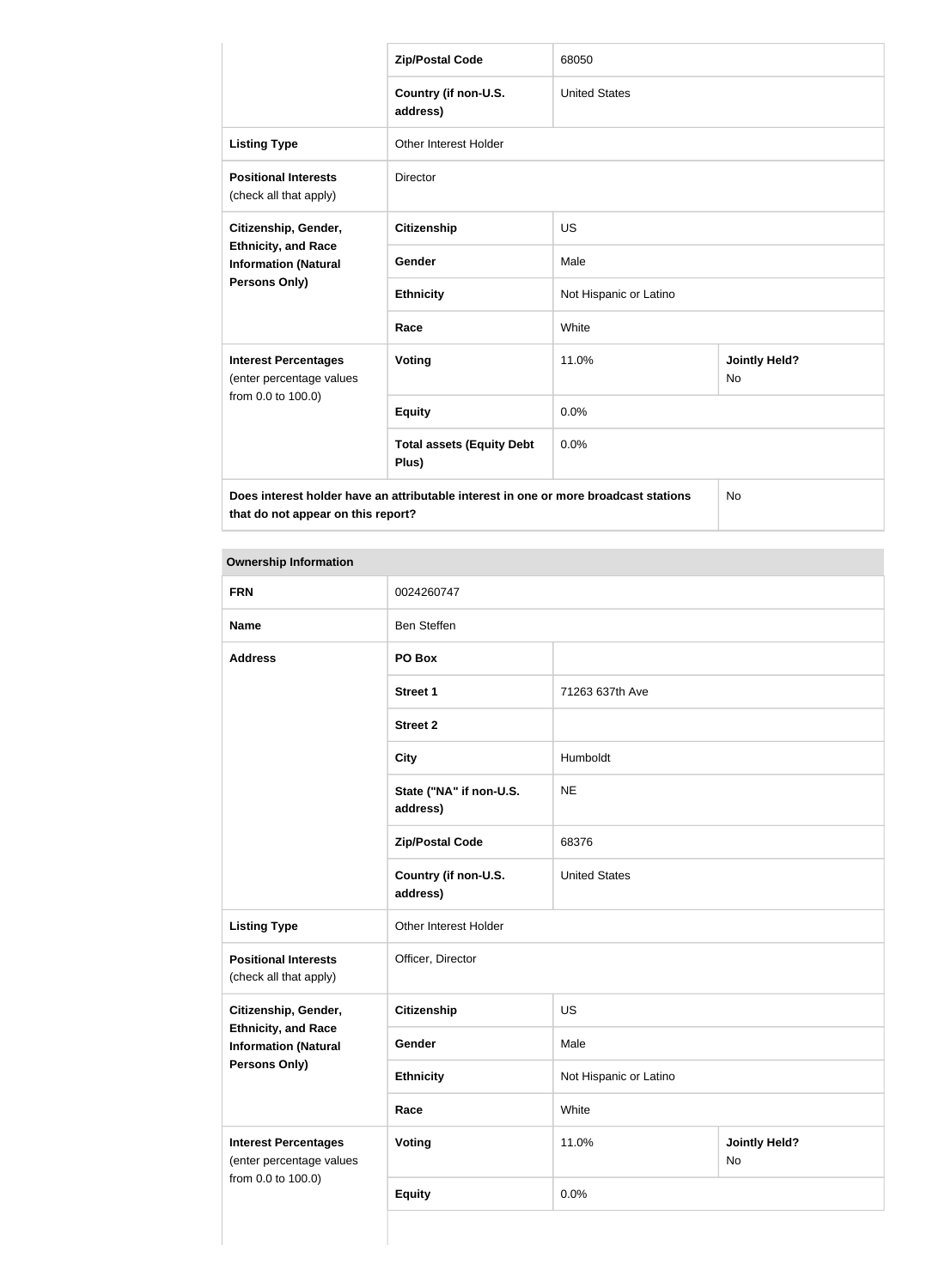|                                                                                      | <b>Total assets (Equity Debt</b><br>Plus) | $0.0\%$ |     |  |
|--------------------------------------------------------------------------------------|-------------------------------------------|---------|-----|--|
| Does interest holder have an attributable interest in one or more broadcast stations |                                           |         | No. |  |

| that do not appear on this report? |  |  |  |  |  |  |
|------------------------------------|--|--|--|--|--|--|
|------------------------------------|--|--|--|--|--|--|

| <b>Ownership Information</b>                                                                                                            |                                           |                        |                            |  |
|-----------------------------------------------------------------------------------------------------------------------------------------|-------------------------------------------|------------------------|----------------------------|--|
| <b>FRN</b>                                                                                                                              | 0026712893                                |                        |                            |  |
| <b>Name</b>                                                                                                                             | Doug Saathoff                             |                        |                            |  |
| <b>Address</b>                                                                                                                          | PO Box                                    |                        |                            |  |
|                                                                                                                                         | <b>Street 1</b>                           | 5050 E Lochland Rd     |                            |  |
|                                                                                                                                         | <b>Street 2</b>                           |                        |                            |  |
|                                                                                                                                         | <b>City</b>                               | Trumbull               |                            |  |
|                                                                                                                                         | State ("NA" if non-U.S.<br>address)       | <b>NE</b>              |                            |  |
|                                                                                                                                         | <b>Zip/Postal Code</b>                    | 68980                  |                            |  |
|                                                                                                                                         | Country (if non-U.S.<br>address)          | <b>United States</b>   |                            |  |
| <b>Listing Type</b>                                                                                                                     | Other Interest Holder                     |                        |                            |  |
| <b>Positional Interests</b><br>(check all that apply)                                                                                   | Director                                  |                        |                            |  |
| Citizenship, Gender,                                                                                                                    | <b>Citizenship</b>                        | US                     |                            |  |
| <b>Ethnicity, and Race</b><br><b>Information (Natural</b>                                                                               | Gender                                    | Male                   |                            |  |
| <b>Persons Only)</b>                                                                                                                    | <b>Ethnicity</b>                          | Not Hispanic or Latino |                            |  |
|                                                                                                                                         | Race                                      | White                  |                            |  |
| <b>Interest Percentages</b><br>(enter percentage values                                                                                 | Voting                                    | 11.0%                  | <b>Jointly Held?</b><br>No |  |
| from 0.0 to 100.0)                                                                                                                      | <b>Equity</b>                             | 0.0%                   |                            |  |
|                                                                                                                                         | <b>Total assets (Equity Debt</b><br>Plus) | 0.0%                   |                            |  |
| Does interest holder have an attributable interest in one or more broadcast stations<br><b>No</b><br>that do not appear on this report? |                                           |                        |                            |  |

| <b>FRN</b>     | 9990138157                          |              |
|----------------|-------------------------------------|--------------|
| <b>Name</b>    | <b>Bart Beattie</b>                 |              |
| <b>Address</b> | PO Box                              |              |
|                | Street 1                            | 44175 Hwy 40 |
|                | <b>Street 2</b>                     |              |
|                | <b>City</b>                         | Sumner       |
|                | State ("NA" if non-U.S.<br>address) | <b>NE</b>    |
|                |                                     |              |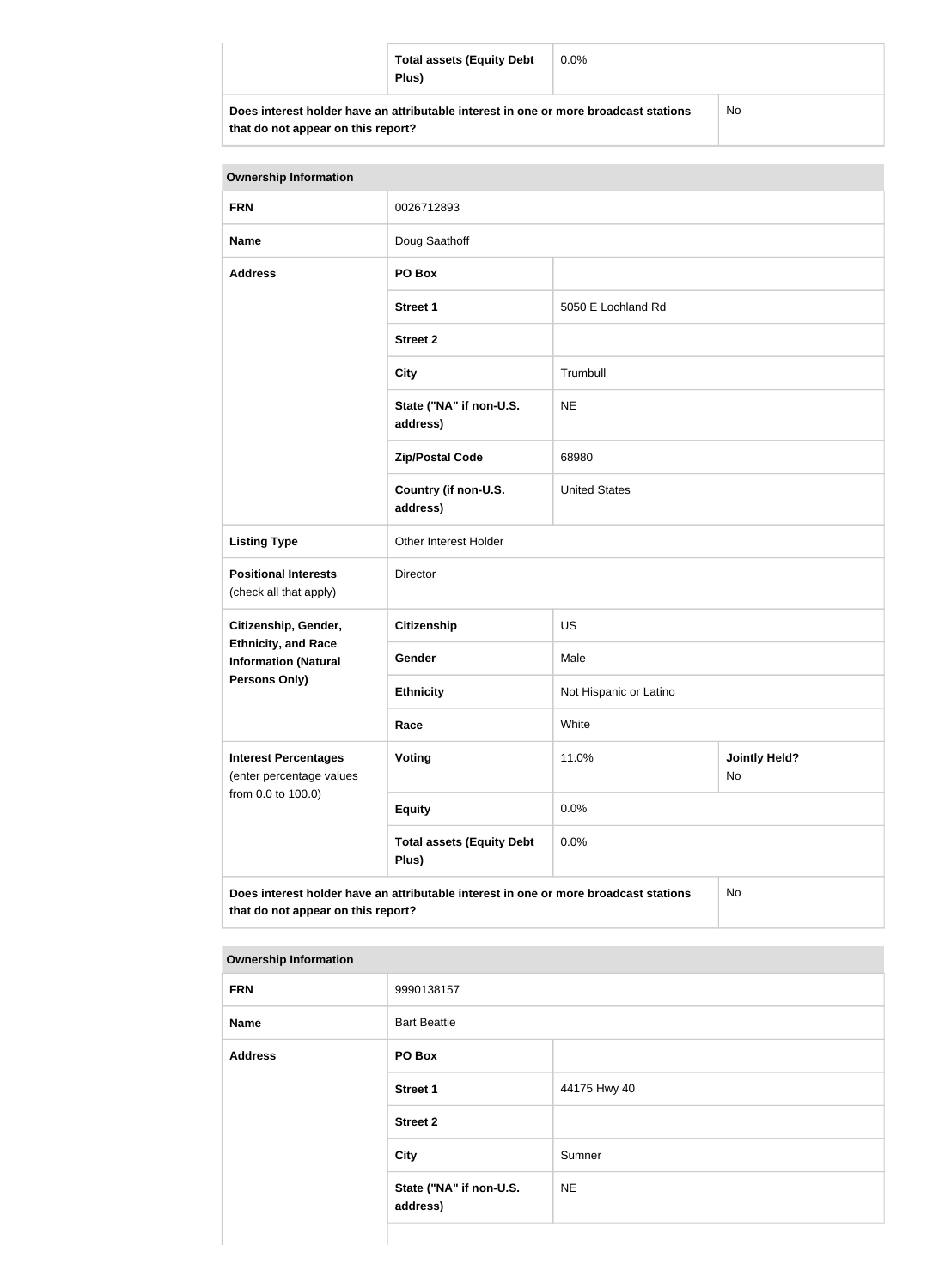|                                                                                   | <b>Zip/Postal Code</b>                                                               | 68878                  |                            |  |
|-----------------------------------------------------------------------------------|--------------------------------------------------------------------------------------|------------------------|----------------------------|--|
|                                                                                   | Country (if non-U.S.<br>address)                                                     | <b>United States</b>   |                            |  |
| <b>Listing Type</b>                                                               | <b>Other Interest Holder</b>                                                         |                        |                            |  |
| <b>Positional Interests</b><br>(check all that apply)                             | <b>Director</b>                                                                      |                        |                            |  |
| Citizenship, Gender,<br><b>Ethnicity, and Race</b><br><b>Information (Natural</b> | <b>Citizenship</b>                                                                   | <b>US</b>              |                            |  |
|                                                                                   | Gender                                                                               | Male                   |                            |  |
| Persons Only)                                                                     | <b>Ethnicity</b>                                                                     | Not Hispanic or Latino |                            |  |
|                                                                                   | White<br>Race                                                                        |                        |                            |  |
| <b>Interest Percentages</b><br>(enter percentage values                           | <b>Voting</b>                                                                        | 11.0%                  | <b>Jointly Held?</b><br>No |  |
| from 0.0 to 100.0)                                                                | <b>Equity</b>                                                                        | 0.0%                   |                            |  |
|                                                                                   | <b>Total assets (Equity Debt</b><br>Plus)                                            | 0.0%                   |                            |  |
| that do not appear on this report?                                                | Does interest holder have an attributable interest in one or more broadcast stations |                        | <b>No</b>                  |  |

 $\mathbb{R}^2$ 

| <b>Ownership Information</b>                              |                                     |                        |                            |  |
|-----------------------------------------------------------|-------------------------------------|------------------------|----------------------------|--|
| <b>FRN</b>                                                | 9990138159                          |                        |                            |  |
| <b>Name</b>                                               | <b>Rich Lackaff</b>                 |                        |                            |  |
| <b>Address</b>                                            | PO Box                              |                        |                            |  |
|                                                           | <b>Street 1</b>                     | 45315 Deerwood Road    |                            |  |
|                                                           | <b>Street 2</b>                     |                        |                            |  |
|                                                           | <b>City</b>                         | <b>Bassett</b>         |                            |  |
|                                                           | State ("NA" if non-U.S.<br>address) | <b>NE</b>              |                            |  |
|                                                           | <b>Zip/Postal Code</b>              | 68714                  |                            |  |
|                                                           | Country (if non-U.S.<br>address)    | <b>United States</b>   |                            |  |
| <b>Listing Type</b>                                       | Other Interest Holder               |                        |                            |  |
| <b>Positional Interests</b><br>(check all that apply)     | Director                            |                        |                            |  |
| Citizenship, Gender,                                      | <b>Citizenship</b>                  | <b>US</b>              |                            |  |
| <b>Ethnicity, and Race</b><br><b>Information (Natural</b> | Gender                              | Male                   |                            |  |
| <b>Persons Only)</b>                                      | <b>Ethnicity</b>                    | Not Hispanic or Latino |                            |  |
|                                                           | Race                                | White                  |                            |  |
| <b>Interest Percentages</b><br>(enter percentage values   | <b>Voting</b>                       | 11.0%                  | <b>Jointly Held?</b><br>No |  |
| from 0.0 to 100.0)                                        | <b>Equity</b>                       | 0.0%                   |                            |  |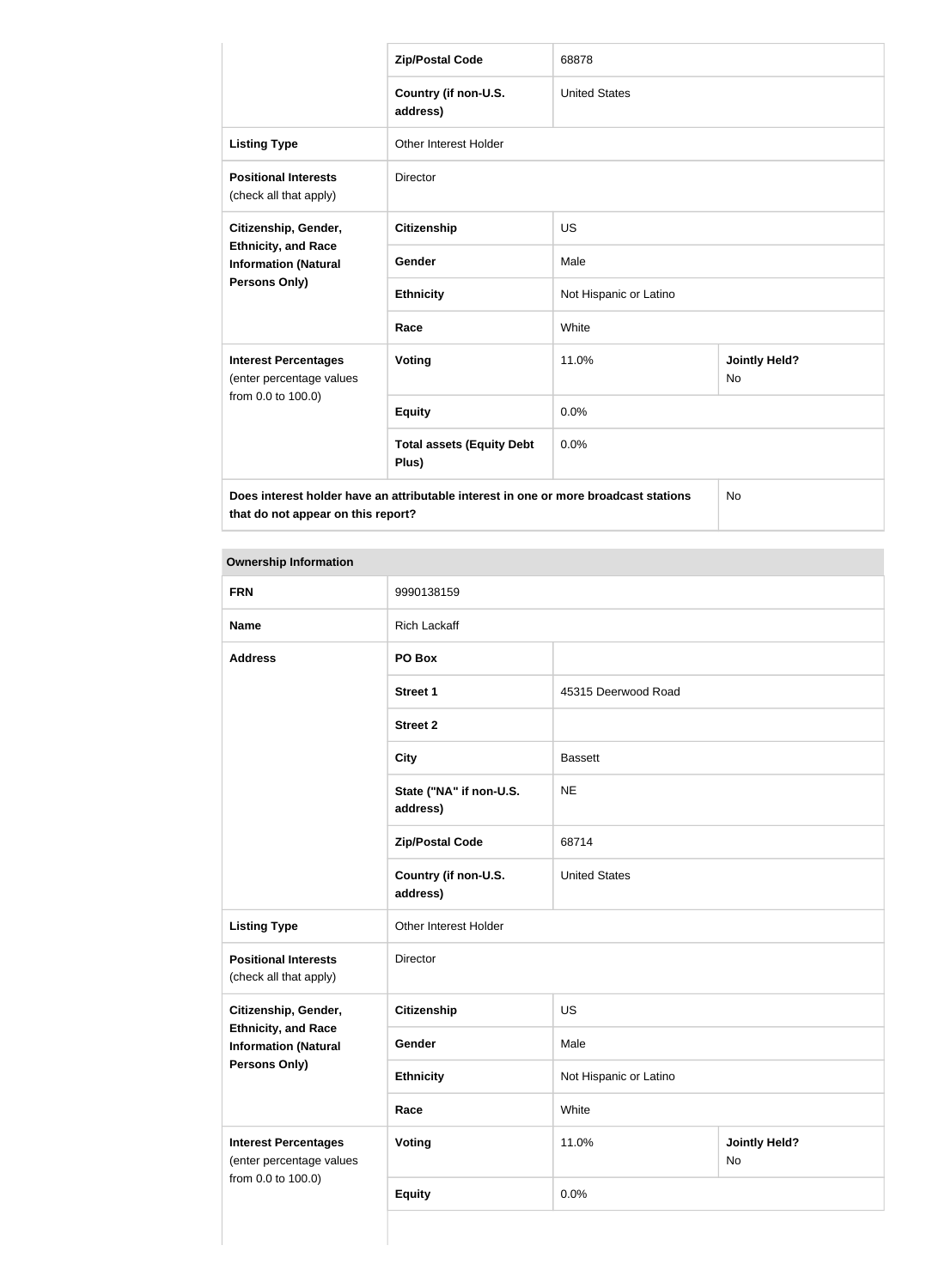|                                                                                      | <b>Total assets (Equity Debt</b><br>Plus) | $0.0\%$ |     |
|--------------------------------------------------------------------------------------|-------------------------------------------|---------|-----|
| Does interest holder have an attributable interest in one or more broadcast stations |                                           |         | No. |

| <b>Ownership Information</b>                              |                                                                                      |                        |                            |
|-----------------------------------------------------------|--------------------------------------------------------------------------------------|------------------------|----------------------------|
| <b>FRN</b>                                                | 9990138160                                                                           |                        |                            |
| <b>Name</b>                                               | Jim Ramm                                                                             |                        |                            |
| <b>Address</b>                                            | PO Box                                                                               |                        |                            |
|                                                           | <b>Street 1</b>                                                                      | 87162 St. Hwy 11       |                            |
|                                                           | <b>Street 2</b>                                                                      |                        |                            |
|                                                           | <b>City</b>                                                                          | Atkinson               |                            |
|                                                           | State ("NA" if non-U.S.<br>address)                                                  | <b>NE</b>              |                            |
|                                                           | <b>Zip/Postal Code</b>                                                               | 68713                  |                            |
|                                                           | Country (if non-U.S.<br>address)                                                     | <b>United States</b>   |                            |
| <b>Listing Type</b>                                       | Other Interest Holder                                                                |                        |                            |
| <b>Positional Interests</b><br>(check all that apply)     | Director                                                                             |                        |                            |
| Citizenship, Gender,                                      | <b>Citizenship</b>                                                                   | US                     |                            |
| <b>Ethnicity, and Race</b><br><b>Information (Natural</b> | Gender                                                                               | Male                   |                            |
| Persons Only)                                             | <b>Ethnicity</b>                                                                     | Not Hispanic or Latino |                            |
|                                                           | Race                                                                                 | White                  |                            |
| <b>Interest Percentages</b><br>(enter percentage values   | <b>Voting</b>                                                                        | 11.0%                  | <b>Jointly Held?</b><br>No |
| from 0.0 to 100.0)                                        | <b>Equity</b>                                                                        | 0.0%                   |                            |
|                                                           | <b>Total assets (Equity Debt</b><br>Plus)                                            | 0.0%                   |                            |
|                                                           | Does interest holder have an attributable interest in one or more broadcast stations |                        | No                         |

**Does interest holder have an attributable interest in one or more broadcast stations that do not appear on this report?**

| <b>Ownership Information</b> |                                     |            |  |
|------------------------------|-------------------------------------|------------|--|
| <b>FRN</b>                   | 0031587108                          |            |  |
| <b>Name</b>                  | Chuck Folken                        |            |  |
| <b>Address</b>               | PO Box                              |            |  |
|                              | <b>Street 1</b>                     | 379 Road R |  |
|                              | <b>Street 2</b>                     |            |  |
|                              | <b>City</b>                         | Leigh      |  |
|                              | State ("NA" if non-U.S.<br>address) | <b>NE</b>  |  |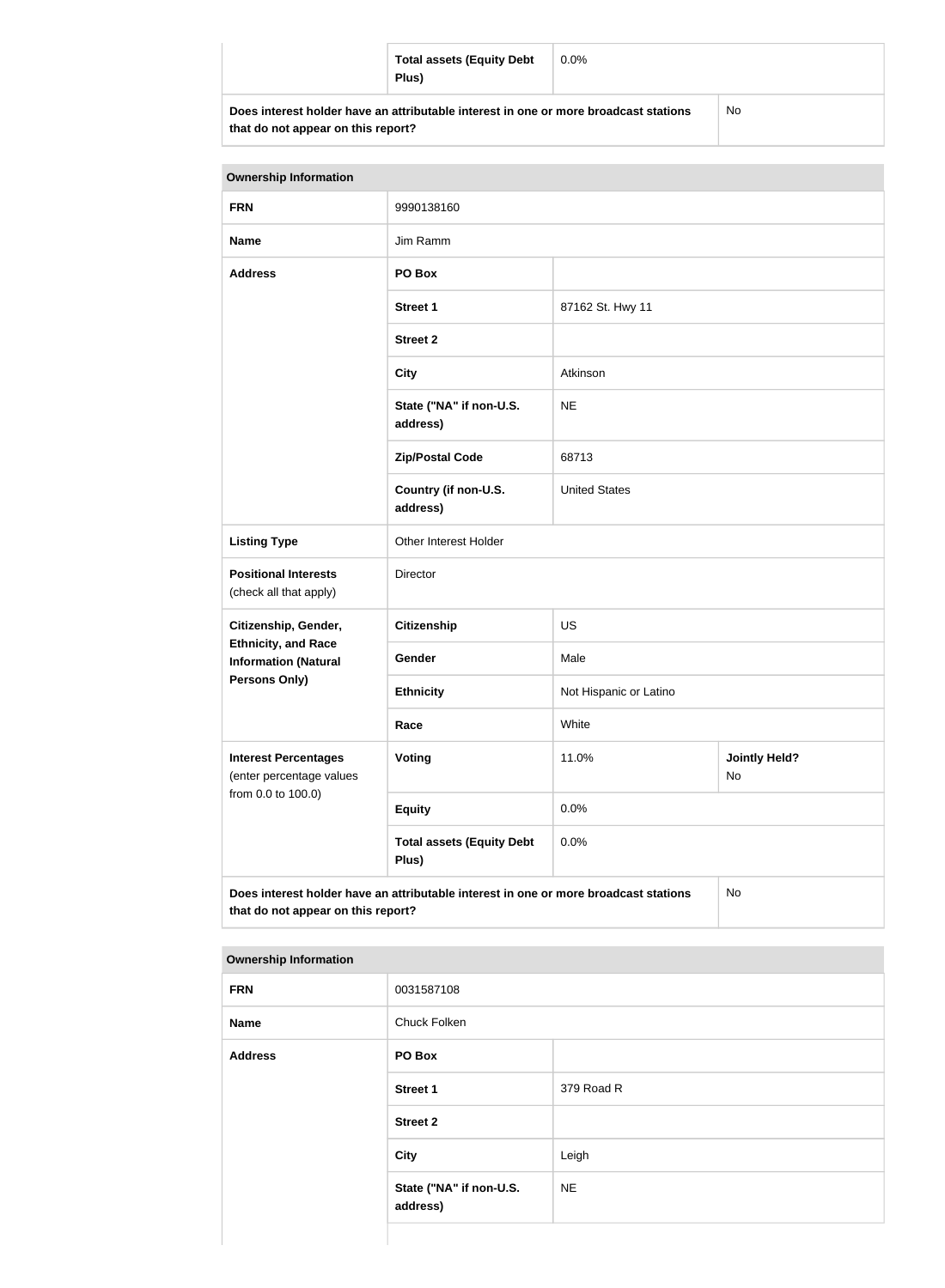|                                                                                   | <b>Zip/Postal Code</b>                                                               | 68643                  |                                   |  |
|-----------------------------------------------------------------------------------|--------------------------------------------------------------------------------------|------------------------|-----------------------------------|--|
|                                                                                   | Country (if non-U.S.<br>address)                                                     | <b>United States</b>   |                                   |  |
| <b>Listing Type</b>                                                               | <b>Other Interest Holder</b>                                                         |                        |                                   |  |
| <b>Positional Interests</b><br>(check all that apply)                             | <b>Director</b>                                                                      |                        |                                   |  |
| Citizenship, Gender,<br><b>Ethnicity, and Race</b><br><b>Information (Natural</b> | <b>Citizenship</b>                                                                   | <b>US</b>              |                                   |  |
|                                                                                   | Gender                                                                               | Male                   |                                   |  |
| Persons Only)                                                                     | <b>Ethnicity</b>                                                                     | Not Hispanic or Latino |                                   |  |
|                                                                                   | Race                                                                                 | White                  |                                   |  |
| <b>Interest Percentages</b><br>(enter percentage values                           | Voting                                                                               | 11.0%                  | <b>Jointly Held?</b><br><b>No</b> |  |
| from 0.0 to 100.0)                                                                | <b>Equity</b>                                                                        | 0.0%                   |                                   |  |
|                                                                                   | <b>Total assets (Equity Debt</b><br>Plus)                                            | 0.0%                   |                                   |  |
| that do not appear on this report?                                                | Does interest holder have an attributable interest in one or more broadcast stations |                        | <b>No</b>                         |  |

| <b>FRN</b>                                                                    | 0031587165                          |                      |                            |  |
|-------------------------------------------------------------------------------|-------------------------------------|----------------------|----------------------------|--|
| <b>Name</b>                                                                   | <b>Tracy Zink</b>                   |                      |                            |  |
| <b>Address</b>                                                                | PO Box                              | 354                  |                            |  |
|                                                                               | <b>Street 1</b>                     |                      |                            |  |
|                                                                               | <b>Street 2</b>                     |                      |                            |  |
|                                                                               | <b>City</b>                         | Indianola            |                            |  |
|                                                                               | State ("NA" if non-U.S.<br>address) | <b>NE</b>            |                            |  |
|                                                                               | <b>Zip/Postal Code</b>              | 69034                |                            |  |
|                                                                               | Country (if non-U.S.<br>address)    | <b>United States</b> |                            |  |
| <b>Listing Type</b>                                                           | Other Interest Holder               |                      |                            |  |
| <b>Positional Interests</b><br>(check all that apply)                         | Director                            |                      |                            |  |
| Citizenship, Gender,                                                          | <b>Citizenship</b>                  | US                   |                            |  |
| <b>Ethnicity, and Race</b><br><b>Information (Natural</b>                     | Gender                              | Female               |                            |  |
| <b>Persons Only)</b>                                                          | <b>Ethnicity</b>                    |                      | Not Hispanic or Latino     |  |
|                                                                               | Race                                | White                |                            |  |
| <b>Interest Percentages</b><br>(enter percentage values<br>from 0.0 to 100.0) | <b>Voting</b>                       | 11.0%                | <b>Jointly Held?</b><br>No |  |
|                                                                               | <b>Equity</b>                       | 0.0%                 |                            |  |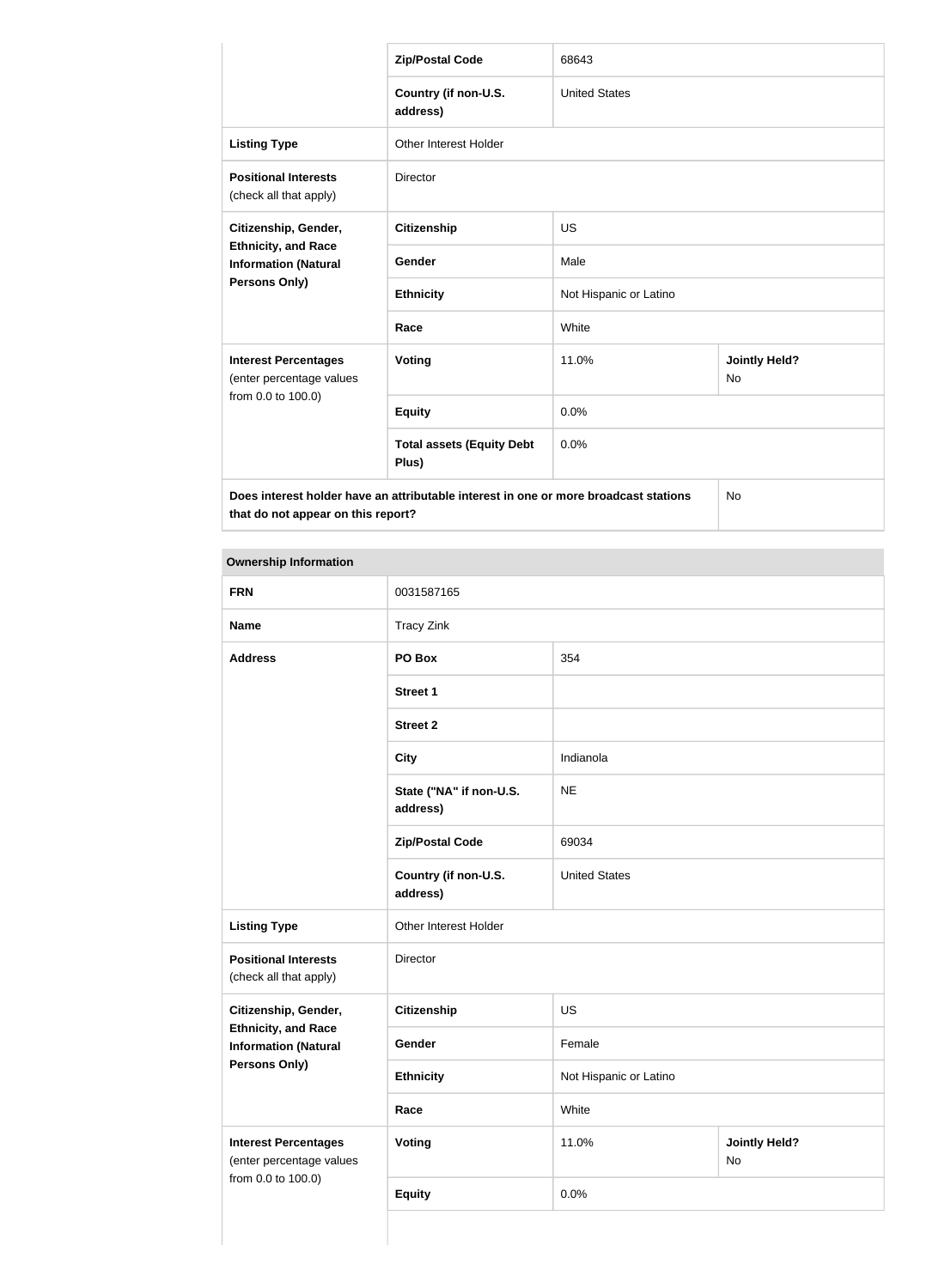|                                                                                      | <b>Total assets (Equity Debt</b><br>Plus) | $0.0\%$ |           |
|--------------------------------------------------------------------------------------|-------------------------------------------|---------|-----------|
| Does interest holder have an attributable interest in one or more broadcast stations |                                           |         | <b>No</b> |

**that do not appear on this report?**

NC)

| <b>Ownership Information</b>                              |                                                                                      |                        |                            |  |
|-----------------------------------------------------------|--------------------------------------------------------------------------------------|------------------------|----------------------------|--|
| <b>FRN</b>                                                | 0031587199                                                                           |                        |                            |  |
| <b>Name</b>                                               | Richard K. Johnson                                                                   |                        |                            |  |
| <b>Address</b>                                            | PO Box                                                                               |                        |                            |  |
|                                                           | <b>Street 1</b>                                                                      | 3982 Road 2            |                            |  |
|                                                           | <b>Street 2</b>                                                                      |                        |                            |  |
|                                                           | <b>City</b>                                                                          | Kimball                |                            |  |
|                                                           | State ("NA" if non-U.S.<br>address)                                                  | <b>NE</b>              |                            |  |
|                                                           | <b>Zip/Postal Code</b>                                                               | 69145                  |                            |  |
|                                                           | Country (if non-U.S.<br>address)                                                     | <b>United States</b>   |                            |  |
| <b>Listing Type</b>                                       | Other Interest Holder                                                                |                        |                            |  |
| <b>Positional Interests</b><br>(check all that apply)     | Director                                                                             |                        |                            |  |
| Citizenship, Gender,                                      | <b>Citizenship</b>                                                                   | <b>US</b>              |                            |  |
| <b>Ethnicity, and Race</b><br><b>Information (Natural</b> | <b>Gender</b>                                                                        | Male                   |                            |  |
| <b>Persons Only)</b>                                      | <b>Ethnicity</b>                                                                     | Not Hispanic or Latino |                            |  |
|                                                           | Race                                                                                 | White                  |                            |  |
| <b>Interest Percentages</b><br>(enter percentage values   | <b>Voting</b>                                                                        | 11.0%                  | <b>Jointly Held?</b><br>No |  |
| from 0.0 to 100.0)                                        | <b>Equity</b>                                                                        | 0.0%                   |                            |  |
|                                                           | <b>Total assets (Equity Debt</b><br>Plus)                                            | 0.0%                   |                            |  |
| that do not appear on this report?                        | Does interest holder have an attributable interest in one or more broadcast stations |                        | No                         |  |

| --             |                                     |           |
|----------------|-------------------------------------|-----------|
| <b>FRN</b>     | 0031607757                          |           |
| <b>Name</b>    | <b>Tim Marshall</b>                 |           |
| <b>Address</b> | PO Box                              | 880       |
|                | Street 1                            |           |
|                | <b>Street 2</b>                     |           |
|                | <b>City</b>                         | Lexington |
|                | State ("NA" if non-U.S.<br>address) | <b>NE</b> |
|                |                                     |           |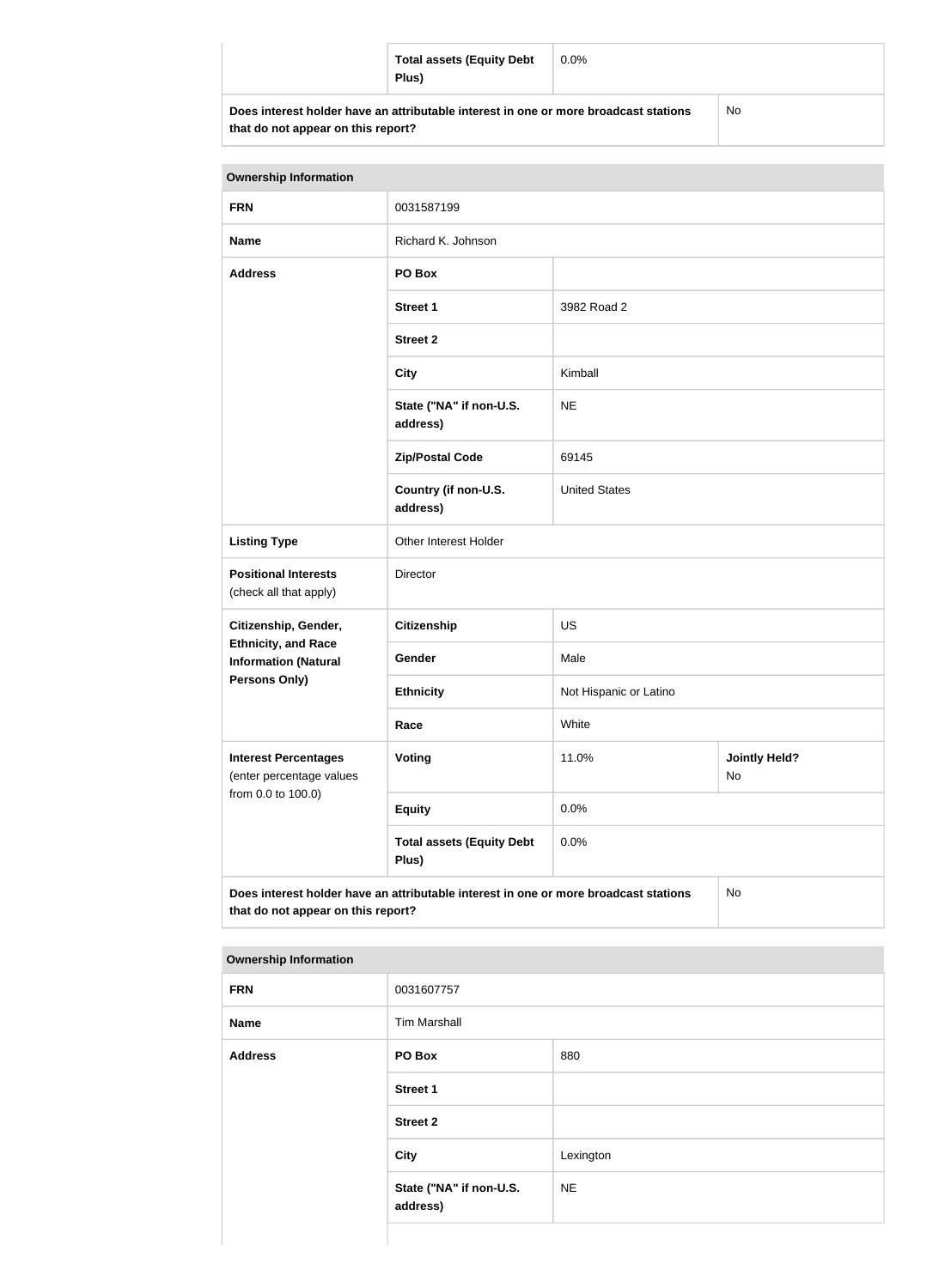|                                                                                                                                                     | <b>Zip/Postal Code</b>                    | 68850-0880             |                            |
|-----------------------------------------------------------------------------------------------------------------------------------------------------|-------------------------------------------|------------------------|----------------------------|
|                                                                                                                                                     | Country (if non-U.S.<br>address)          | <b>United States</b>   |                            |
| <b>Listing Type</b>                                                                                                                                 | Other Interest Holder                     |                        |                            |
| <b>Positional Interests</b><br>(check all that apply)                                                                                               | Officer                                   |                        |                            |
| Citizenship, Gender,<br><b>Ethnicity, and Race</b><br><b>Information (Natural</b><br><b>Persons Only)</b>                                           | <b>Citizenship</b>                        | <b>US</b>              |                            |
|                                                                                                                                                     | Gender                                    | Male                   |                            |
|                                                                                                                                                     | <b>Ethnicity</b>                          | Not Hispanic or Latino |                            |
|                                                                                                                                                     | Race                                      | White                  |                            |
| <b>Interest Percentages</b><br>(enter percentage values                                                                                             | Voting                                    | 0.0%                   | <b>Jointly Held?</b><br>No |
| from 0.0 to 100.0)                                                                                                                                  | <b>Equity</b>                             | 0.0%                   |                            |
|                                                                                                                                                     | <b>Total assets (Equity Debt</b><br>Plus) | 0.0%                   |                            |
| Does interest holder have an attributable interest in one or more broadcast stations<br><b>No</b><br>that do not appear on this report?             |                                           |                        |                            |
| (b) Respondent certifies that any interests, including equity, financial, or voting<br>interests, not reported in this filing are non-attributable. |                                           |                        | Yes                        |

If "No," submit as an exhibit an explanation.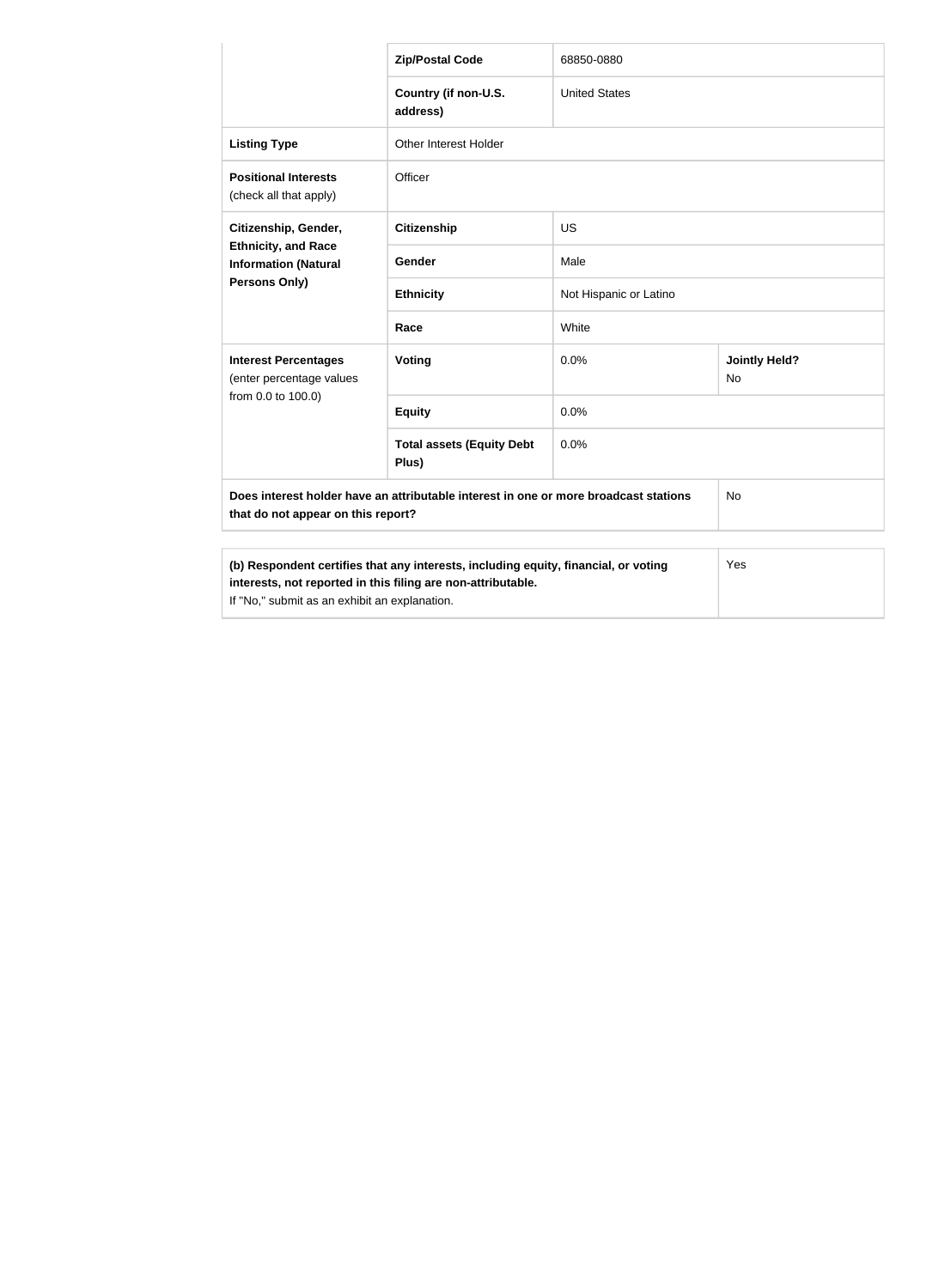| (c) Does the Respondent or any reported interest holder<br>hold an attributable interest in any newspaper entities in<br>the same market as any station for which this report is<br>filed, as defined in 47 C.F.R. Section 73.3555?                                                                                                                                                                                                                                                                                                                                                                                                              | No |
|--------------------------------------------------------------------------------------------------------------------------------------------------------------------------------------------------------------------------------------------------------------------------------------------------------------------------------------------------------------------------------------------------------------------------------------------------------------------------------------------------------------------------------------------------------------------------------------------------------------------------------------------------|----|
| If "Yes," provide information describing the interest(s), using<br>EITHER the subform OR the spreadsheet option below.<br>Respondents with a large number (50 or more) of entries to<br>submit should use the spreadsheet option.                                                                                                                                                                                                                                                                                                                                                                                                                |    |
| NOTE: Spreadsheets must be submitted in a special XML<br>Spreadsheet format with the appropriate structure that is<br>specified in the documentation. For instructions on how to<br>use the spreadsheet option to complete this question<br>(including templates to start with), please Click Here.                                                                                                                                                                                                                                                                                                                                              |    |
| If using the subform, leave the percentage of total assets<br>(Equity Debt Plus) field blank for an interest holder unless<br>that interest holder has an attributable interest in the<br>newspaper entity solely on the basis of the Commission's<br>Equity Debt Plus attribution standard, 47 C.F.R. Section<br>73.3555, Note 2(i). If using an XML Spreadsheet, enter "NA"<br>into the percentage of total assets (Equity Debt Plus) field<br>for an interest holder unless that interest holder has an<br>attributable interest in the newspaper entity solely on the<br>basis of the Commission's Equity Debt Plus attribution<br>standard. |    |
| The Respondent must provide an FCC Registration Number<br>for each interest holder reported in response to this<br>question. Please see the Instructions for detailed information<br>and guidance concerning this requirement.                                                                                                                                                                                                                                                                                                                                                                                                                   |    |

**(d) Are any of the individuals listed as an attributable interest holder in the Respondent married to each other or related to each other as parentchild or as siblings?** No

If "Yes," provide the following information for each such the relationship.

| (e) Is Respondent seeking an attribution exemption for any officer or director with<br>duties wholly unrelated to the Licensee(s)?                                                                                             | No |
|--------------------------------------------------------------------------------------------------------------------------------------------------------------------------------------------------------------------------------|----|
| If "Yes," complete the information in the required fields and submit an Exhibit fully describing<br>that individual's duties and responsibilities, and explaining why that individual should not be<br>attributed an interest. |    |

**3. Organizational Chart (Licensees Only)**

Attach a flowchart or similar document showing the Licensee's vertical ownership structure including the Licensee and all entities that have attributable interests in the Licensee. Licensees with a single parent entity may provide a brief explanatory textual Exhibit in lieu of a flowchart or similar document. Licensees without parent entities should so indicate in a textual Exhibit.

#### **Non-Licensee Respondents should select "N/A" in response to this question.**

The licensee is a farmers' and ranchers' cooperative.

# **Section III - Certification**